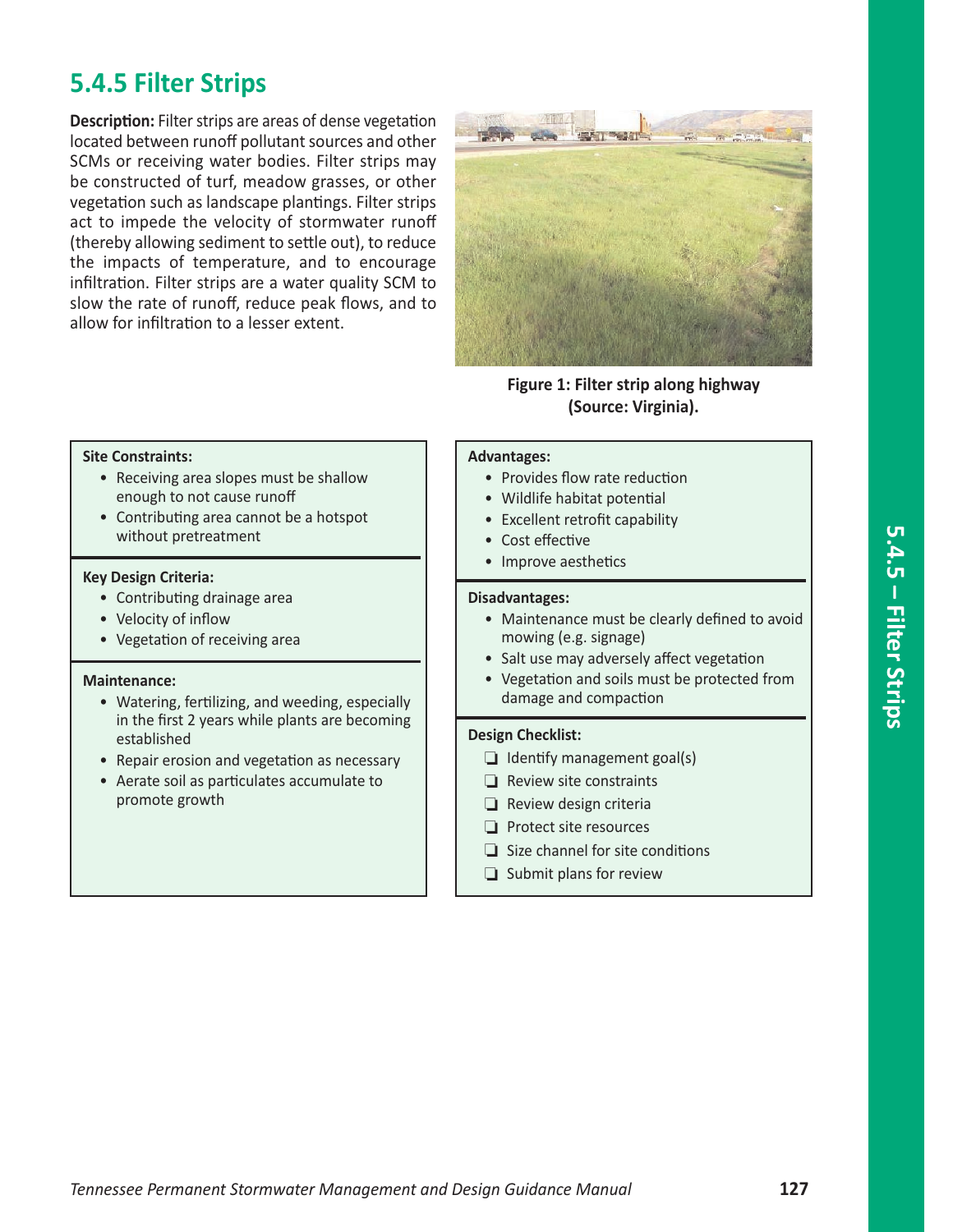

# **1.1 Suggested Applications**

Filter strips are vegetated areas that treat sheet flow delivered from adjacent areas by slowing runoff velocities and allowing sediment and attached pollutants to settle and/or be filtered by vegetation. Impervious areas are disconnected and runoff is routed over a level spreader to sheet flow over adjacent vegetated areas. This slows runoff velocities, promotes infiltration, and allows sediment and attached pollutants to settle and/or be filtered by the vegetation.

Filter Strips may also be used as pretreatment for another stormwater practice such as a grass channel, bioretention, or infiltration areas. If sufficient pervious area is available at the site, larger areas of impervious cover can be treated by filter strips, using an engineered level spreader to recreate sheet flow.

Some areas on a new or redevelopment site where filter strips can be used include:

- Better suited for less densely developed locations on a site due to surface area requirements
- Used in combination with other SCMs (especially when treating runoff from highly impervious areas)
- Pretreatment or overflow discharge point for other SCMs (such as infiltration channel or bioretention area)
- To receive runoff from roof leaders or as divisions between individual lots
- Placement in underutilized areas of parks or other open space to receive runoff from compacted pervious areas
- Road and highway shoulders and medians
- Parking edges
- Riparian buffers

# **1.2 Site Constraints Location and Capture Area**

- Maximum contributing area < 5,000 sf (recommended)
- Contributing area flow path length for impervious areas <= 100 ft (recommended)
- Contributing area flow path length for pervious areas <= 150 ft (recommended)
- Maximum contributing drainage area slope = 6%

Filter strips are best suited to treat runoff from small segments of impervious cover (usually less than 5,000 sf) adjacent to road shoulders, small parking lots, and rooftops. Human activity, slopes, and soil type influence the location of filter strips. Select a location to prevent vegetation damage and soil compaction from pedestrian traffic or unintended vehicle compaction. Optimum filter strip locations are often located to the side or downhill of high-volume vehicle or pedestrian traffic areas. Filter strips are generally most effective when used to manage a small capture area, or in conjunction with other SCMs.

Consider locating filter strips in places that are generally not used such as road/highway shoulders and medians; between parked cars in parking lots; along edges of public playgrounds, school yards, plazas, and courtyards; and in place of traditional landscape planting areas around buildings and structures. Select locations where existing maintenance is difficult. Although locating filter strips on slopes will reduce the ability for infiltration, converting traditional lawn to a denser vegetative cover can provide significant stormwater benefits. Avoid placing filter strips in locations that will disturb existing forest or meadows. Such areas should be addressed by protective SCMs. Locate filter strips to prevent future conflicts for space, and provide public access if necessary.

Filter strips are appropriate for all soil types, except fill soils. The runoff reduction rate, however, is dependent on the underlying Hydrologic Soil Groups and whether soils receive compost amendments. Filter strips should not receive hotspot runoff, since the infiltrated runoff could cause groundwater contamination.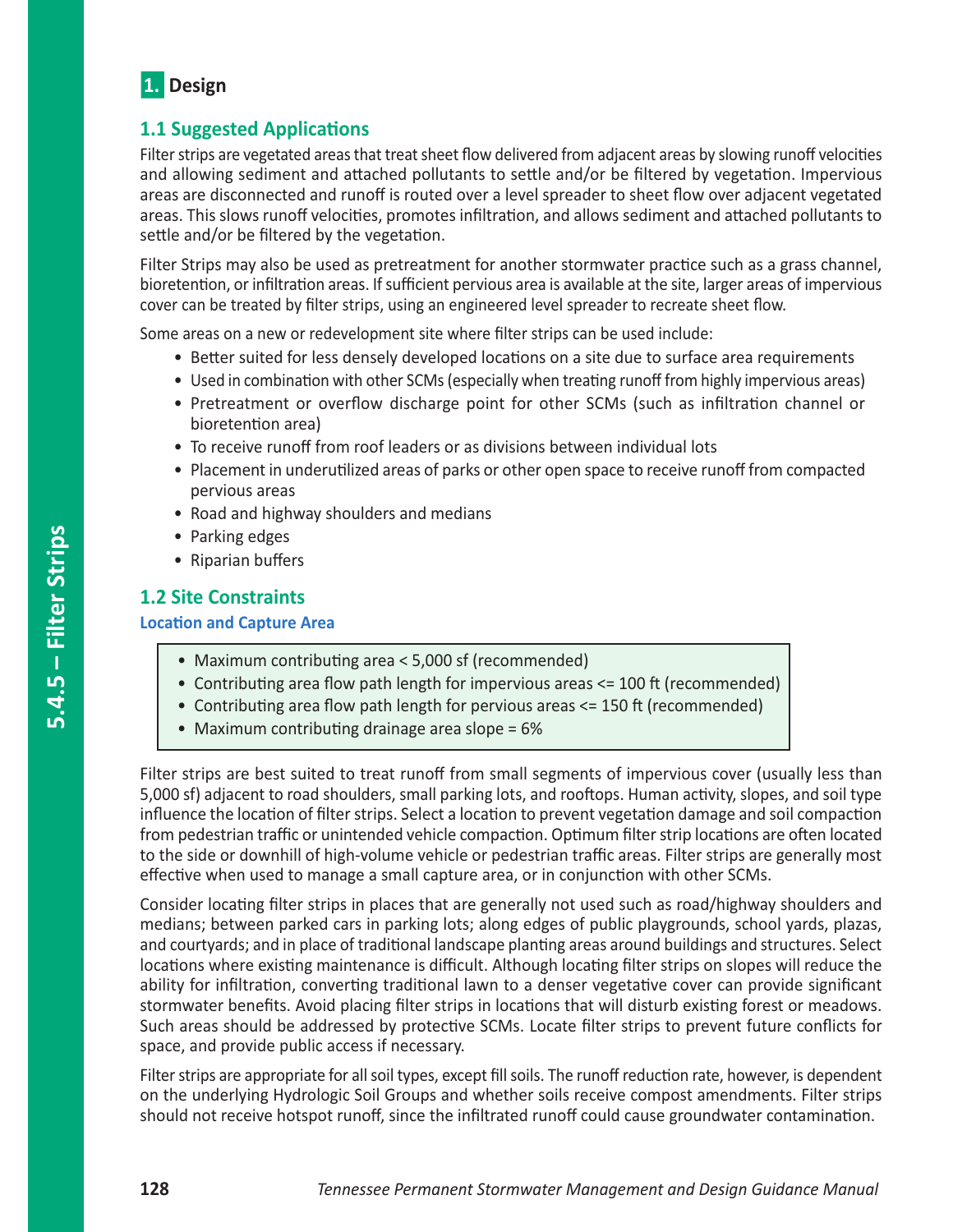- **Entrance/Flow Conditions:** It is important for entrance conditions or distributed flow into a filter strip to be as sheet flow. Concentrated flows of runoff should always be avoided to prevent erosion, gully formation, and preferential flow paths through a filter strip. When runoff travels across a surface for long distances, flows can begin to concentrate. For pervious contributing areas, flow path lengths greater than 150 feet should be avoided. For impervious contributing areas, flow path lengths greater than 100 feet should be avoided. The upstream edge of a filter strip should be level and directly abut the contributing drainage area. A gravel trench level spreader can be used for this purpose.
- **Contributing Flow Path to Filter:** Filter strips are used to treat very small drainage areas of a few acres or less. The limiting design factor is the length of flow directed to the filter. As a rule, flow tends to concentrate after 100 feet of flow length for impervious surfaces, and 150 feet for pervious surfaces. When flow concentrates, it moves too rapidly to be effectively treated by a Filter Strip, unless an engineered level spreader is used. When the existing flow at a site is concentrated, a grass channel or a water quality swale should be used instead of a Filter Strip (Lantin and Barrett, 2005).
- **Filter Slopes and Widths:** Maximum slope for filter strips is 6%, in order to maintain sheet flow through the practice. In addition, the overall contributing drainage area must likewise be relatively flat to ensure sheet flow draining into the filter. Where this is not possible, alternative measures, such as an engineered level spreader, can be used.

**Proximity of Underground Utilities:** Underground pipes and conduits that cross the Filter Strip are acceptable.

## **1.3 Design Criteria**

Filter strips should be planted at such a density to achieve a 90% grass/herbaceous cover after the second growing season. Performance has been shown to fall rapidly as vegetative cover falls below 80%. Filter strips should be seeded, not sodded, whenever possible. Seeding establishes deeper roots, and sod may have muck soil that is not conducive to infiltration (Storey et. al., 2009). The filter strip vegetation may consist of turf grasses, meadow grasses, other herbaceous plants, shrubs, and trees, as long as the primary goal of at least 90% coverage with grasses and/or other herbaceous plants is achieved. Designers should choose vegetation that stabilizes the soil and is salt tolerant. Vegetation at the toe of the filter, where temporary ponding may occur behind the permeable berm, should be able to withstand both wet and dry periods. The planting areas can be divided into zones to account for differences in inundation and slope.

Stormwater must enter the filter strip or conserved open space as sheet flow. If the inflow is from a pipe or channel, an engineered level spreader must be designed in accordance with the criteria contained herein to convert the concentrated flow to sheet flow.

#### **Diaphragms, Berms, and Level Spreaders**

**Gravel Diaphragms:** A pea gravel diaphragm at the top of the slope is required for Filter Strips that receive sheet flow. The pea gravel diaphragm is created by excavating a 2-foot wide and 1-foot deep trench that runs on the same contour at the top of the filter strip. The diaphragm serves two purposes. First, it acts as a pretreatment device, settling out sediment particles before they reach the practice. Second, it acts as a level spreader, maintaining sheet flow as runoff flows over the filter strip.

- The flow should travel over the impervious area and to the practice as sheet flow and then drop at least 3 inches onto the gravel diaphragm. The drop helps to prevent runoff from running laterally along the pavement edge, where grit and debris tend to build up (thus allowing bypass of the filter strip).
- A layer of filter fabric should be placed between the gravel and the underlying soil trench.
- If the contributing drainage area is steep (6% slope or greater), then larger stone (clean bankrun gravel that meets TDOT #57 grade) should be used in the diaphragm.

**Permeable Berm:** Filter strips should be designed with a permeable berm at the toe of the Filter Strip to create a shallow ponding area. Runoff ponds behind the berm and gradually flows through outlet pipes in the berm or through a gravel lens in the berm with a perforated pipe. During larger storms, runoff may overtop the berm (Cappiella *et al.,* 2006). The permeable berm should have the following properties:

• A wide and shallow trench, 6 to 12 inches deep, should be excavated at the upstream toe of the berm, parallel with the contours.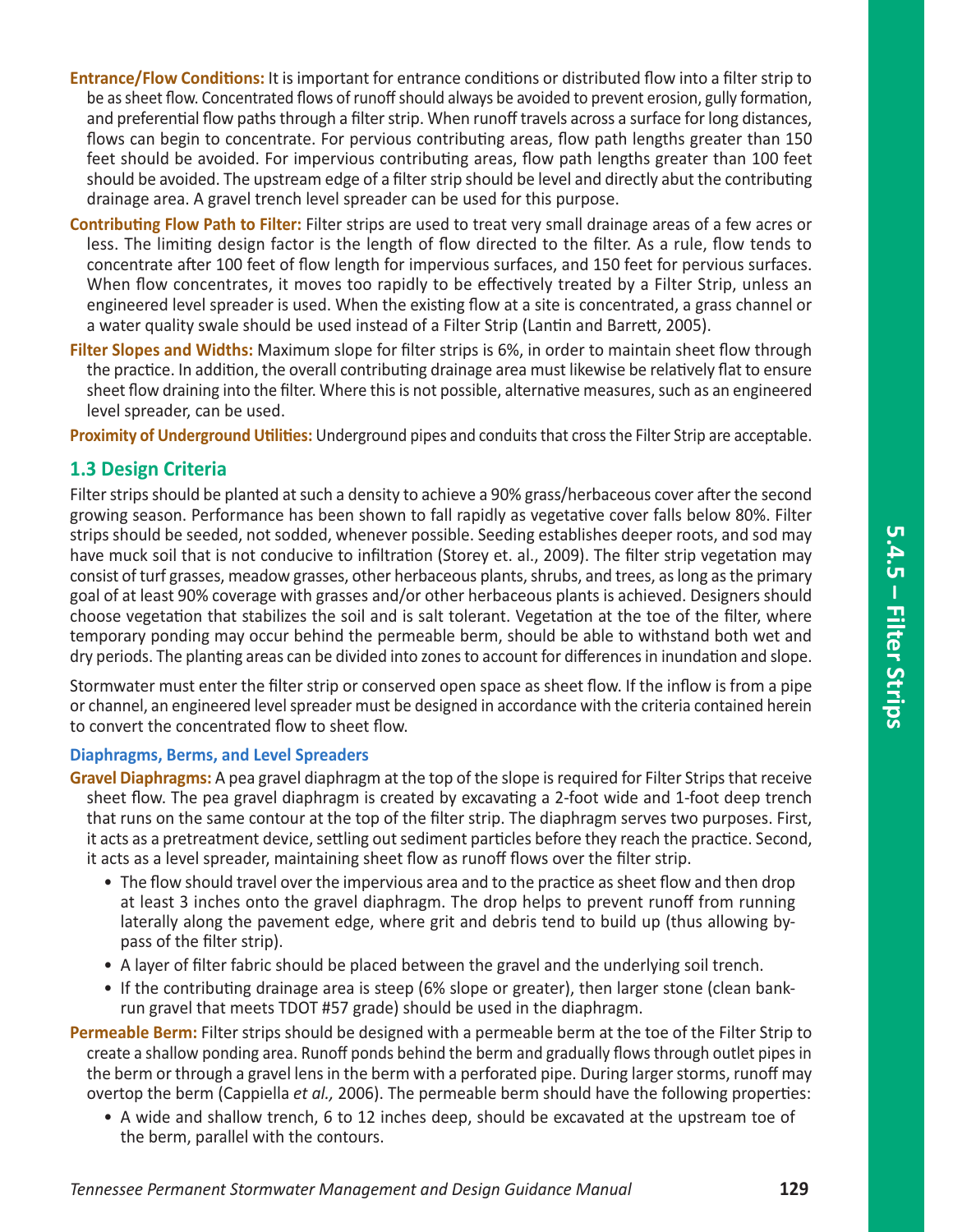- Media for the berm should consist of 40% excavated soil, 40% sand, and 20% pea gravel.
- The berm 6 to 12 inches high should be located down gradient of the excavated depression and should have gentle side slopes to promote easy mowing (Cappiella et al., 2006).
- Stone may be needed to armor the top of berm to handle extreme storm events.
- A permeable berm is not needed when vegetated filter strips are used as pretreatment to another stormwater practice.

**Engineered Level Spreaders:** The design of engineered level spreaders should conform to the following design criteria based on recommendations of Hathaway and Hunt (2006) in order to ensure non-erosive sheet flow into the vegetated area. **Figure 3** represents a configuration that includes a bypass structure that diverts the design storm to the level spreader, and bypasses the larger storm events around the filter strip through an improved channel. An alternative approach involves pipe or channels discharging at the landward edge of a floodplain. The entire flow is directed through a stilling basin energy dissipater and then a level spreader such that the entire design storm for the conveyance system (typically a 10 year frequency storm) is discharged as sheet flow through the floodplain.

Key design elements of the engineered level spreader, as provided in **Figures 2 and 3**, include the following:

- High Flow Bypass provides safe passage for larger design storms through the filter strip. The bypass channel should accommodate all peak flows greater than the water quality design flow.
- A Forebay should have a maximum depth of 3 feet and gradually transition to a depth of 1 foot at the level spreader lip (**Figure 2**). The forebay is sized such that the surface area is 0.2% of the contributing impervious area. *(A forebay is not necessary if the concentrated flow is from the outlet of an extended detention basin or similar practice).*
- The length of the level spreader should be determined by the type of filter area and the design flow:
	- 13 feet of level spreader length per every 1 cubic foot per second (cfs) of inflow for discharges to a filter strip consisting of native grasses or thick ground cover.
	- The minimum level spreader length is 13 feet and the maximum is 130 feet.
	- For the purposes of determining the level spreader length, the peak discharge shall be determined using the Rational Equation with an intensity of 1-inch/hour.
- The level spreader lip should be concrete, wood or pre-fabricated metal, with a well-anchored footer, or other accepted rigid, non-erodible material.
- The ends of the level spreader section should be tied back into the slope to avoid scouring around the ends of the level spreader; otherwise, short-circuiting of the facility could create erosion.
- The width of the level spreader channel on the up-stream side of the level lip should be three times the diameter of the inflow pipe, and the depth should be 9 inches or one-half the culvert diameter, whichever is greater.
- The level spreader should be placed 3 to 6 inches above the downstream natural grade elevation to avoid turf buildup. In order to prevent grade drops that re-concentrate the flows, a 3-foot long section of course aggregate, underlain by filter fabric, should be installed just below the spreader to transition from the level spreader to natural grade.

Vegetated receiving areas down-gradient from the level spreader must be able to withstand the force of the flow coming over the lip of the device. It may be necessary to stabilize this area with temporary or permanent materials in accordance with the calculated velocity (on-line system peak, or diverted off-line peak) and material specifications, along with seeding and stabilization in conformance with the Tennessee Erosion and Sediment Control Handbook.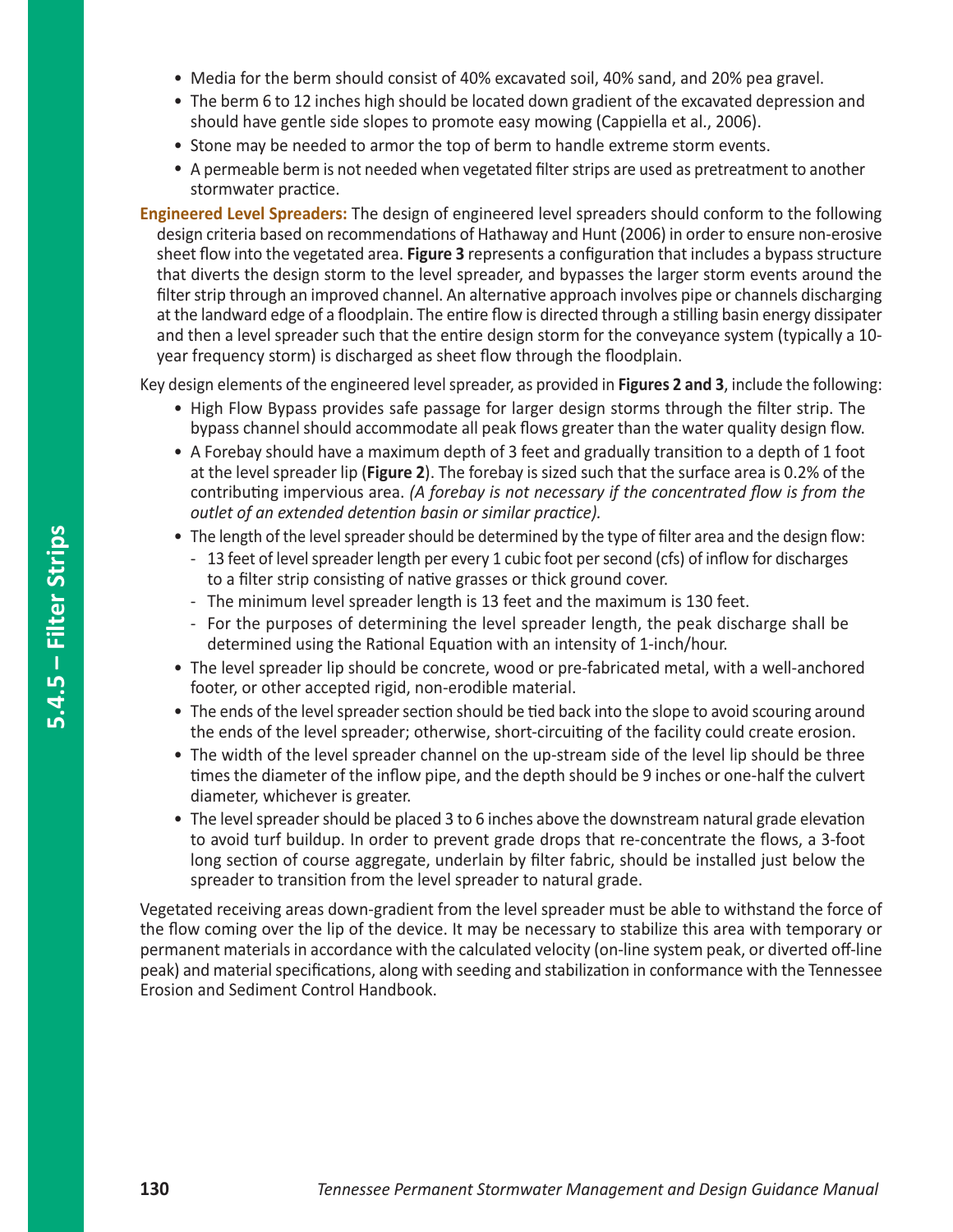

**5.4.5 –** 

**Figure 3a: Engineered Level Spreader (ELS) Plan (Hathaway 2006).**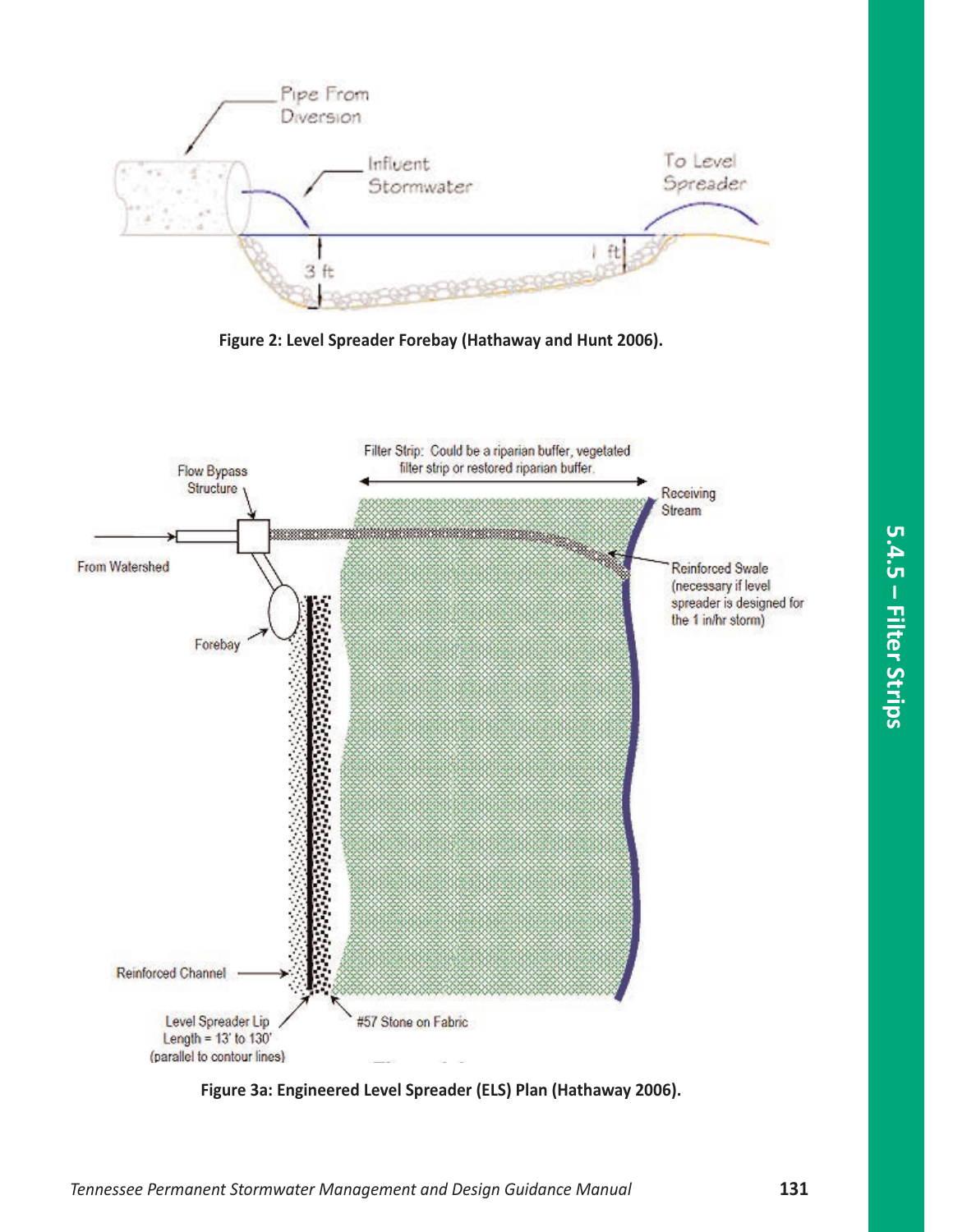

**Figure 3b: Cross Section of Engineered Level Spreader (ELS) (Hathaway 2006).**

### **Table 1: Vegetated Filter Strip Materials Specifications.**

| <b>Material</b>                             | Specification                                                                                                                                                                                                                                                                                                                                                                                        | Quantity                                                                                              |  |
|---------------------------------------------|------------------------------------------------------------------------------------------------------------------------------------------------------------------------------------------------------------------------------------------------------------------------------------------------------------------------------------------------------------------------------------------------------|-------------------------------------------------------------------------------------------------------|--|
| <b>Gravel Diaphragm</b>                     | Pea Gravel (#8 or ASTM equivalent) or where<br>steep (6%+); use clean bank-run TDOT #57 or<br>ASTM equivalent (1-inch maximum).                                                                                                                                                                                                                                                                      | Diaphragm should be 2 feet wide, 1 foot<br>deep, and at least 3 inches below the<br>edge of pavement. |  |
| <b>Permeable Berm</b>                       | 40% excavated soil, 40% sand, and 20% pea gravel to serve as the media for the berm.                                                                                                                                                                                                                                                                                                                 |                                                                                                       |  |
| Geotextile                                  | Needled, non-woven, polypropylene geotextile meeting the following specifications:<br>Grab Tensile Strength (ASTM D4632): > 120 lbs.<br>Mullen Burst Strength (ASTM D3786): > 225 lbs./sq. in.<br>Flow Rate (ASTM D4491): > 125 gpm/sq. ft.<br>Apparent Opening Size (ASTM D4751): US #70 or #80 sieve                                                                                               |                                                                                                       |  |
| <b>Engineered Level</b><br><b>Spreader</b>  | Level Spreader lip should be concrete, metal, timber, or other rigid material;<br>reinforced channel on upstream of lip. See Hathaway and Hunt (2006).                                                                                                                                                                                                                                               |                                                                                                       |  |
| <b>Erosion Control Fabric</b><br>or Matting | Where flow velocities dictate, use woven biodegradable erosion control fabric or mats<br>that are durable enough to last at least 2 growing seasons.                                                                                                                                                                                                                                                 |                                                                                                       |  |
| <b>Topsoil</b>                              | If existing topsoil is inadequate to support dense turf growth, imported topsoil (loamy<br>sand or sandy loam texture), with less than 5% clay content, corrected pH at 6 to 7, a<br>soluble salt content not exceeding 500 ppm, and an organic matter content of at least<br>2% shall be used. Topsoil shall be uniformly distributed and lightly compacted to a<br>minimum depth of 6 to 8 inches. |                                                                                                       |  |
| <b>Compost</b>                              | Compost shall be derived from plant material and provided by a member of the U.S.<br>Composting Seal of Testing Assurance (STA) program.                                                                                                                                                                                                                                                             |                                                                                                       |  |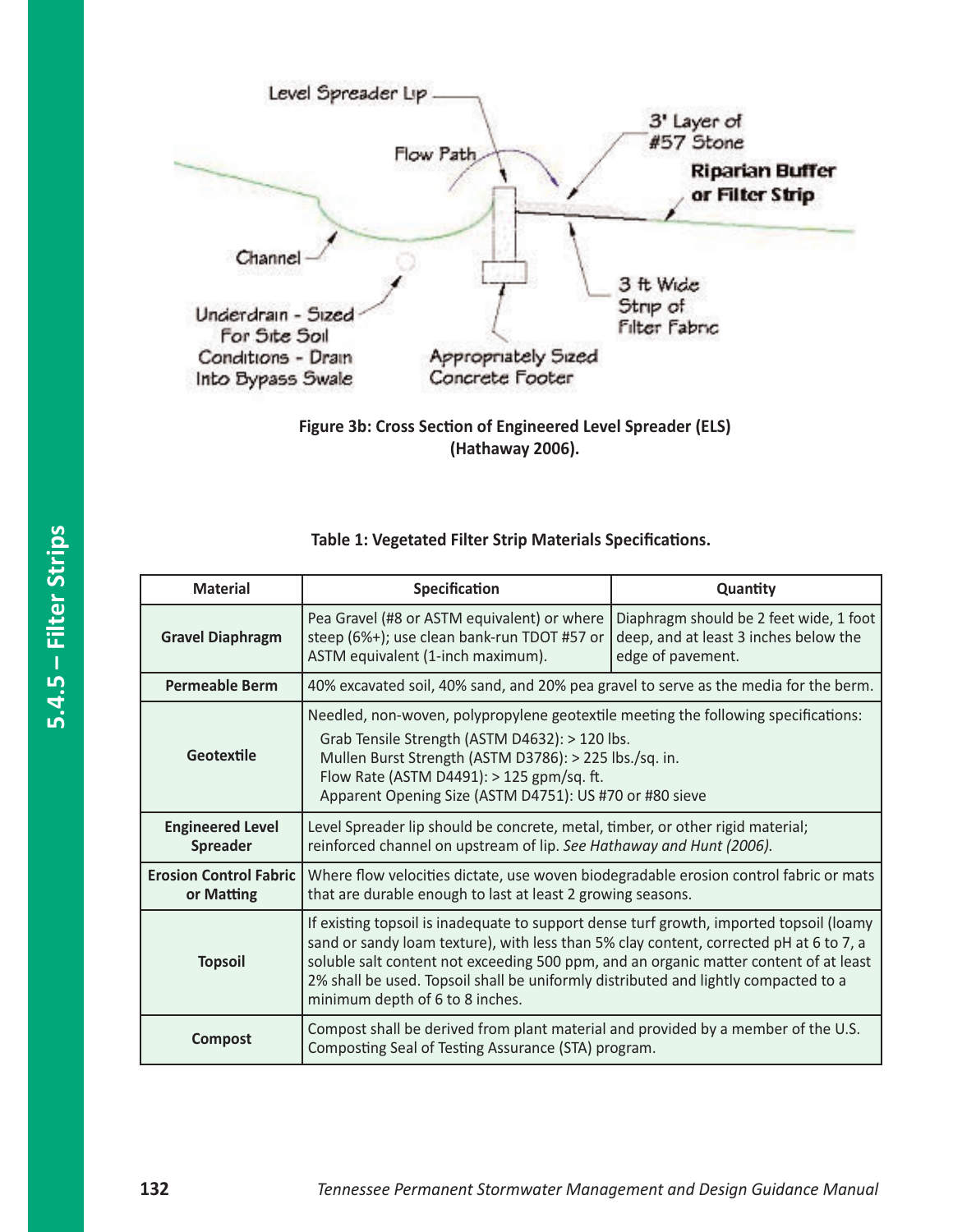| <b>Design Issue</b>                                                 | <b>Conserved Open Space</b>                                                                                                                                                                                                                  | <b>Vegetated Filter Strip</b>                                                                                                                             |  |
|---------------------------------------------------------------------|----------------------------------------------------------------------------------------------------------------------------------------------------------------------------------------------------------------------------------------------|-----------------------------------------------------------------------------------------------------------------------------------------------------------|--|
| Soil and<br><b>Vegetative Cover</b>                                 | Undisturbed soils and native vegetation                                                                                                                                                                                                      | Amended soils and dense turf cover<br>or landscaped with herbaceous cover,<br>shrubs, and trees                                                           |  |
| <b>Overall Slope</b><br>and Width<br>(perpendicular<br>to the flow) | $0.5\%$ to 3% Slope – min. 35 ft. width<br>3% to 6% Slope - min. 50 ft. width<br>The first 10 ft. of filter must be 2% or less in all<br>cases <sup>2</sup>                                                                                  | $1\%$ <sup>1</sup> to 4% Slope – min. 35 ft. width<br>4% to 6% Slope - min. 50 ft. width<br>The first 10 ft. of filter must be 2% or<br>less in all cases |  |
| <b>Sheet Flow</b>                                                   | Max. flow length of 150 ft. from adjacent pervious areas; max. flow length of 100 ft. from<br>adjacent impervious areas                                                                                                                      |                                                                                                                                                           |  |
| Concentrated<br><b>Flow</b>                                         | Length of $ELS4$ Lip = 13 lin. ft. per each 1 cfs of inflow<br>if area has 90% cover<br>Length = 40 lin. ft. per 1 cfs for <sup>3</sup> forested or re-<br>forested areas<br>(ELS <sup>4</sup> length = 13 lin. ft. min.; 130 lin. ft. max.) | Length of $ELS4$ Lip = 13 lin. ft. per<br>each 1 cfs of inflow (13 lin. ft. min.;<br>130 lin. ft. max.)                                                   |  |
| <b>Construction</b><br><b>Stage</b>                                 | Located outside the limits of disturbance and<br>protected by ESC controls                                                                                                                                                                   | Prevent soil compaction by heavy<br>equipment                                                                                                             |  |
| <b>Typical</b><br><b>Applications</b>                               | Adjacent to stream or wetland buffer or forest<br>conservation area                                                                                                                                                                          | Treat small areas of impervious<br>cover (e.g., 5,000 sf) close to source                                                                                 |  |
| <b>Compost</b><br><b>Amendments</b>                                 | <b>No</b>                                                                                                                                                                                                                                    | Yes (B, C, and D soils)                                                                                                                                   |  |
| <b>Boundary</b><br><b>Spreader</b>                                  | $GD4$ at top of filter                                                                                                                                                                                                                       | GD <sup>4</sup> at top of filter<br>PB <sup>4</sup> at toe of filter                                                                                      |  |

*1 A minimum of 1% is recommended to ensure positive drainage.*

*2 For Conservation Areas with a varying slope, a pro-rated length may be computed only if the first 10 ft. is 2% or less.*

*3 Where the Conserved Open Space is a mixture of native grasses, herbaceous cover and forest (or re-forested area), the length of the ELS6 Lip can be established by computing a weighted average of the lengths required for each vegetation type.*

*4 ELS = Engineered Level Spreader; GD = Gravel Diaphragm; PB = Permeable Berm.*

Runoff sheet flows across vegetation. It is important to provide uniform sheet flow conditions at the interface of the filter strip and the adjacent land cover. Filter strips are well suited as pretreatment for other volume-reducing SCMs (such as infiltration bed). Filter strips are part of a "treatment train" approach for SCMs. They are designed to decrease the velocity of runoff from small storms and improve water quality. For best performance, contributing capture areas should be small and localized. Maximum contributing drainage area slope is generally less than 5 percent, unless energy dissipation is provided. They should have a minimum slope of 1 percent, maximum slope of 8 percent, target slope of 2 to 5 percent. Filter strip length is influenced by the slope, soil type, and vegetation type (see Figures 4 through 9). The minimum recommended length of a filter strip is 25 feet (in the direction of flow); however, shorter lengths provide some water quality benefits as well, especially adjacent to SCMs such as rain gardens (small bioretention areas). Filter strip width should always consider the width of the contributing drainage area. It is important to avoid conditions that create concentrated flow. Concentrated flow should not be discharged directly onto a filter strip. Construction of filter strip shall entail as little disturbance to existing vegetation and soils at the site as possible. See Appendix D for list of acceptable filter strip vegetation. Filter strips should never be mowed to less than 4 inches in height.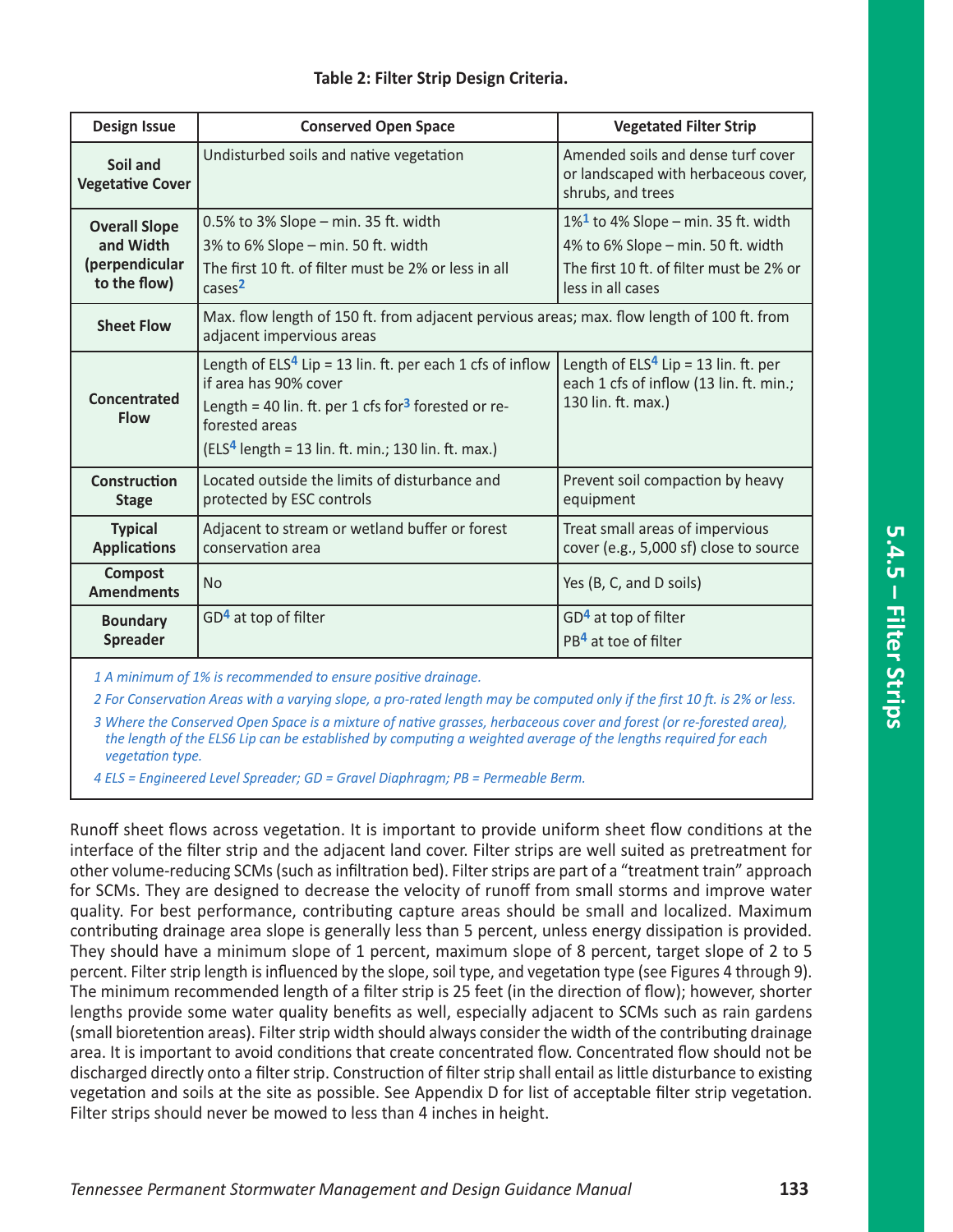

**Figure 4: The width of a vegetative filter strip is determined by the slope, soil type, and vegetation type. For example, more densely vegetated strips are shorter in length than grass strips (Source: CHCRPC).**

**Drainage Area - Hydrologic Soil Group A & Soil Type = Sand**



**Figure 5: Graph may be used to estimate filter strip width based on soils, slope, and vegetation (Adapted from New Jersey Stormwater Management Practices Manual, Chapter 9, 2004).**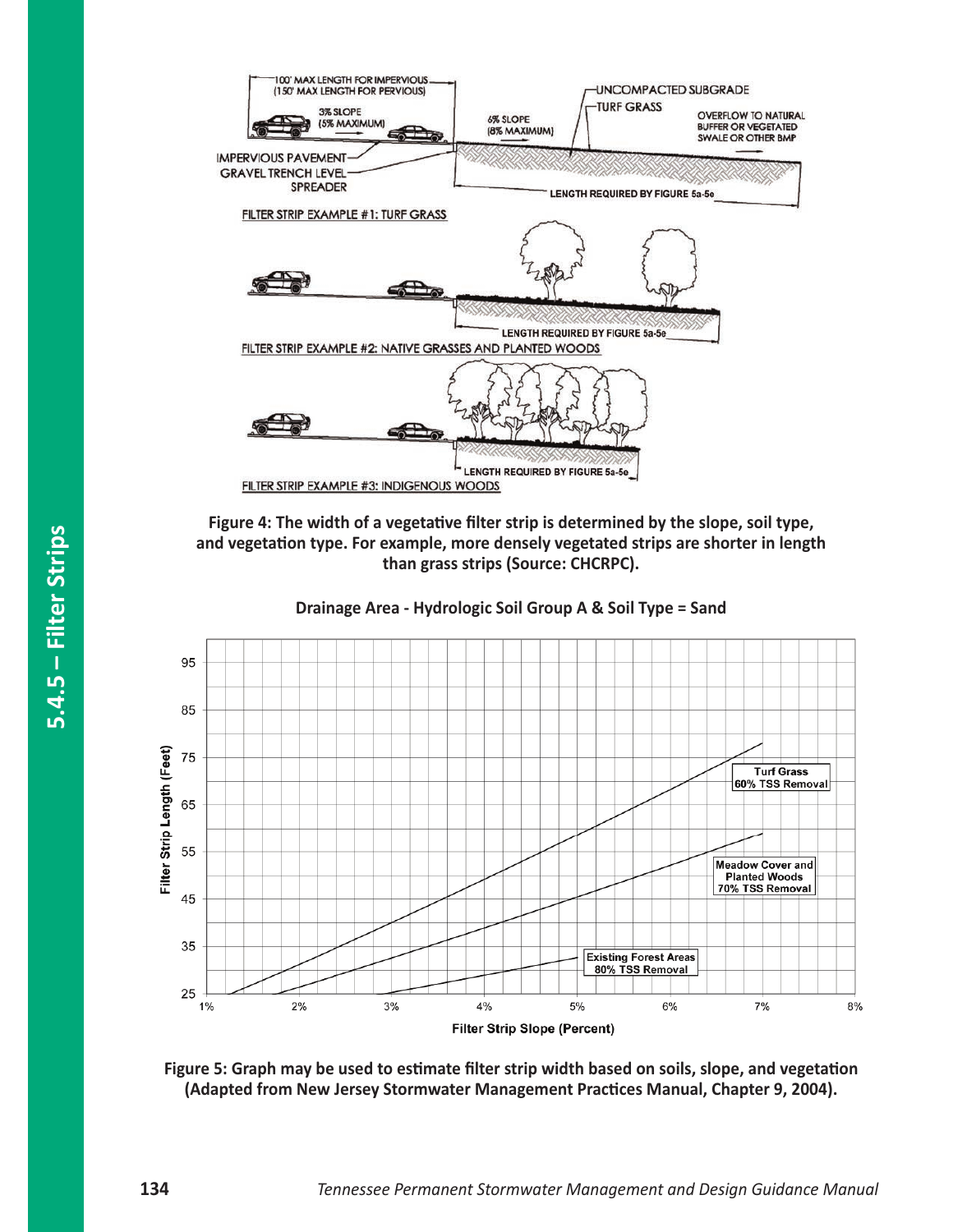

**Drainage Area - Hydrologic Soil Group A & Soil Type = Sandy Loam**





**Drainage Area - Hydrologic Soil Group B & Soil Type = Loam, Silt Loam**

**Figure 7: Graph may be used to estimate filter strip width based on soils, slope, and vegetation (Adapted from New Jersey Stormwater Management Practices Manual, Chapter 9, 2004).**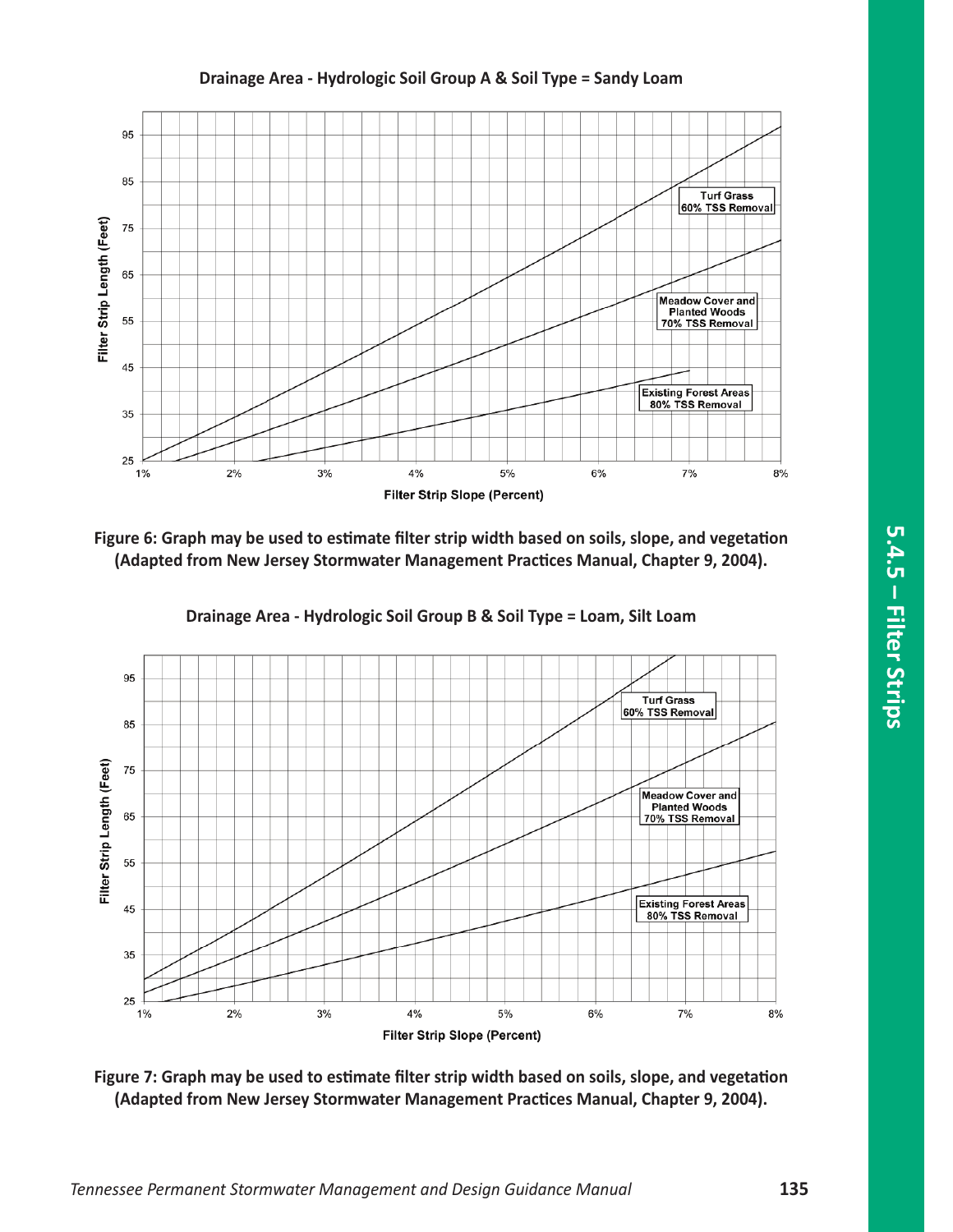



**Figure 8: Graph may be used to estimate filter strip width based on soils, slope, and vegetation (Adapted from New Jersey Stormwater Management Practices Manual, Chapter 9, 2004).** 



**Drainage Area - Hydrologic Soil Group D & Soil Type = Clay Loam, Silty Clay, Clay**

**Figure 9: Graph may be used to estimate filter strip width based on soils, slope, and vegetation (Adapted from New Jersey Stormwater Management Practices Manual, Chapter 9, 2004).**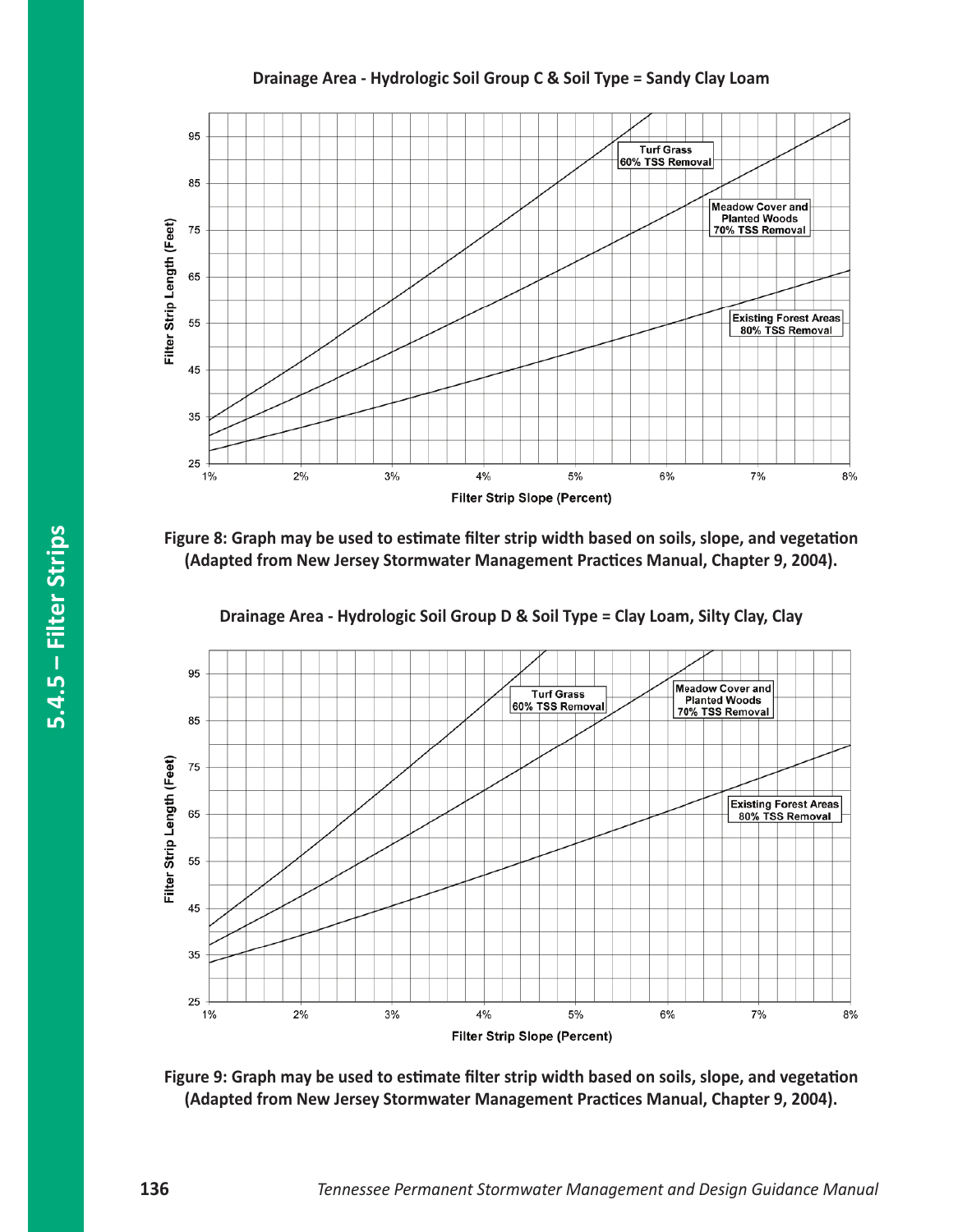- **Access and protection:** If necessary, provide for pedestrian passage or maintenance access. Use structures, barriers, and plantings to limit access and prevent damage to soils and vegetation. Low fences, curbs, and woody vegetation are examples. Identify large filter strips on maintenance plans and with signage. This is especially important since vegetated filter strips can easily be overlooked or forgotten over time. As a result, maintenance personnel may inadvertently mow or remove vegetation.
- **Compost Soil Amendments:** Compost soil amendments will enhance the runoff reduction capability of a vegetated filter strip when located on hydrologic soil groups B, C, and D, subject to the following design requirements:
	- The compost amendments should extend over the full length and width of the filter strip.
	- The amount of approved compost material and the depth to which it must be incorporated is outlined in Appendix C.
	- The amended area will be raked to achieve the most level slope possible without using heavy construction equipment, and it will be stabilized rapidly with perennial grass and/or herbaceous species.
	- If slopes exceed 3%, a protective biodegradable fabric or matting should be installed to stabilize the site prior to runoff discharge.
	- Compost amendments should not be incorporated until the gravel diaphragm and/or engineered level spreader are installed.

**1.4 Typical Details**

- PROPOSED PRESERVED OPEN SPACE VEGETATED FILTER STRIP **SIMPLE DISCONNECTION** TO FILTER STRIP OR CONSERVED **OPEN SPACE** CONSERVED OPEN SPACE OR **VEGETATED FILTER STRIP** SHEET FLOW PROPOSED LEVEL SPREADER OR GRAVEL DIAPHRAGM **SECTION A-A'** (IF NECESSARY)
	- **Figure 10: Simple disconnection to downstream preserved open space or vegetated filter strip (Source: Virginia, 2001).**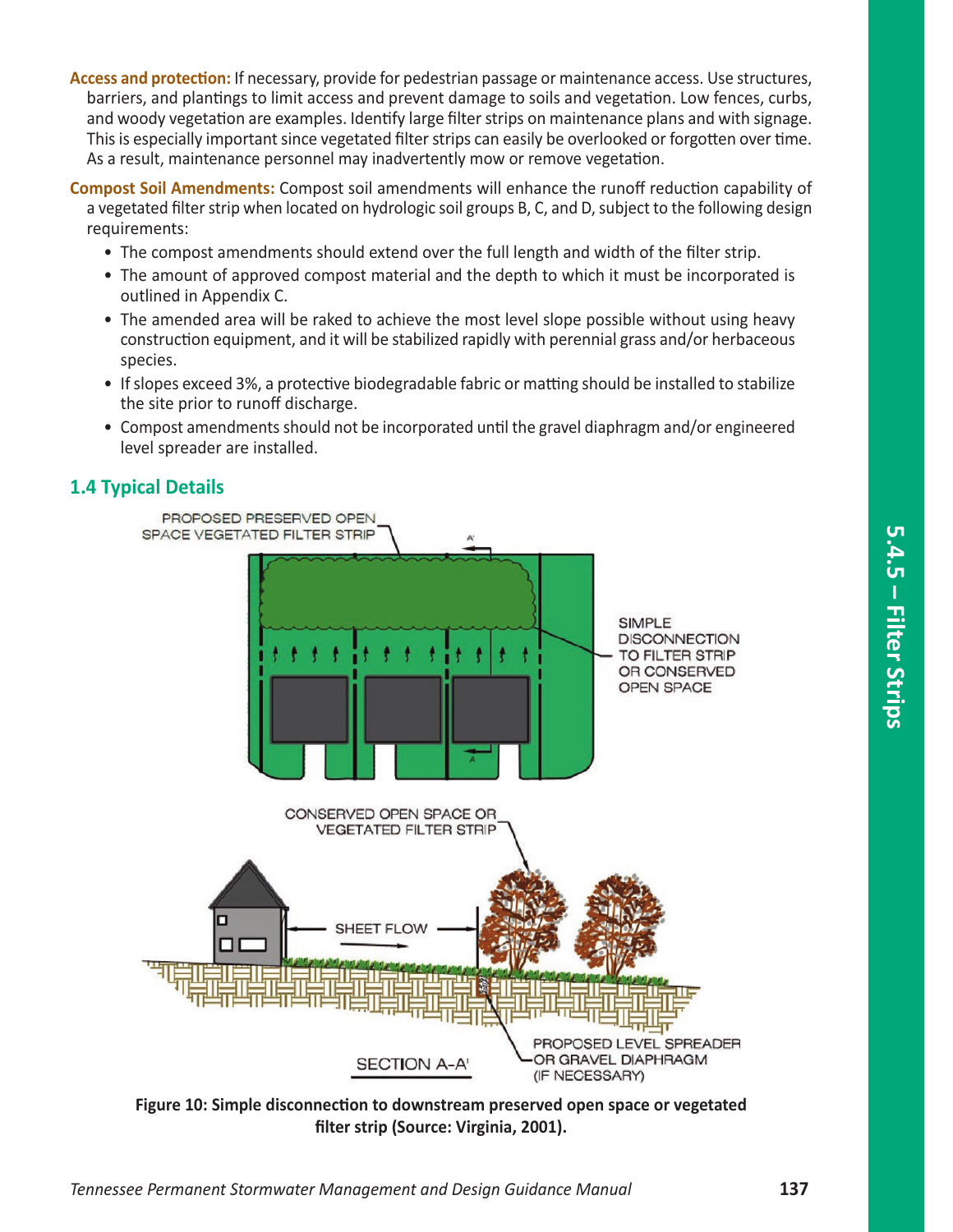

# **2.1 Pre-Construction**

For best success, filter strip areas should be protected during construction and should not be installed until site construction is complete and site stabilization has occurred. Before site work begins, filter strip boundaries should be clearly marked.

# **2.2 Construction**

Filter strips can be within the limits of disturbance during construction. The following procedures should be followed during construction:

### **Step 1 Excavate Strip**

- a. Existing subgrade in vegetated filter strips shall not be compacted or subject to excessive construction equipment traffic. Protect areas from vehicle traffic during construction with construction fence, silt fence, or compost sock.
- b. Clear and grub site as needed. Disturb as little existing vegetation as possible and avoid compaction.

### **Step 2 Install Vegetated Filter Strip**

- a. Rough grade the filter strip area, including the berm at the toe of the slope, if included*.* Use the lightest, least disruptive equipment possible to avoid excessive compaction and/or land disturbance.
- b. Construct level spreader device at the up gradient edge of the strip. For level spreaders and other gravel trenches, do not compact subgrade *(follow construction sequence for infiltration trench).*
- c. Fine grade vegetated filter strip area to line, grade, and elevations indicated. Accurate grading is essential for filter strips. Even the smallest nonconformities may compromise flow conditions.
- d. If testing indicates that the soil infiltration rate has been compromised (by excessive compaction), rototill the area prior to establishment of vegetation. *Note: tilling will benefit only the top 12 to 18 inches of topsoil.*
- e. Seed and vegetate according to plans, and stabilize topsoil. Plant the strip at a time of the year when successful establishment without irrigation is most likely. Temporary irrigation may be needed in periods of little rain or drought. Vegetation should be established as soon as possible to prevent erosion and scour.
- f. Concurrently with step "e," stabilize seeded filter strips with appropriate temporary or permanent soil stabilization methods, such as erosion control matting or blankets. Erosion control for seeded filter strips should be required for at least the first 75 days following the first storm event of the season. If runoff velocities are high, consider sodding the filter strip or diverting runoff until vegetation is fully established.
- g. Protect vegetated filter strip from sediment at all times during construction. Hay bales, diversion berms, and/or other appropriate measures shall be used at the toe of slopes that are adjacent to vegetated filter strips to prevent sediment from washing into these areas during site development.
- h. When the site is fully vegetated and the soil mantle stabilized, the engineer should be notified and should inspect the filter strip drainage area at his/her discretion before the area is brought online and sediment control devices removed.

Other considerations for installation of vegetative filter strips include:

- Only vehicular traffic used for filter strip construction should be allowed within 10 feet of the filter strip boundary.
- If existing topsoil is stripped during grading, it shall be stockpiled for later use.
- Construction runoff should be directed away from the proposed Filter Strip site, using perimeter silt fence, or, preferably, a diversion dike.
- Construction of the gravel diaphragm or engineered level spreader shall not commence until the contributing drainage area has been stabilized and perimeter EPSC has been removed and cleaned out.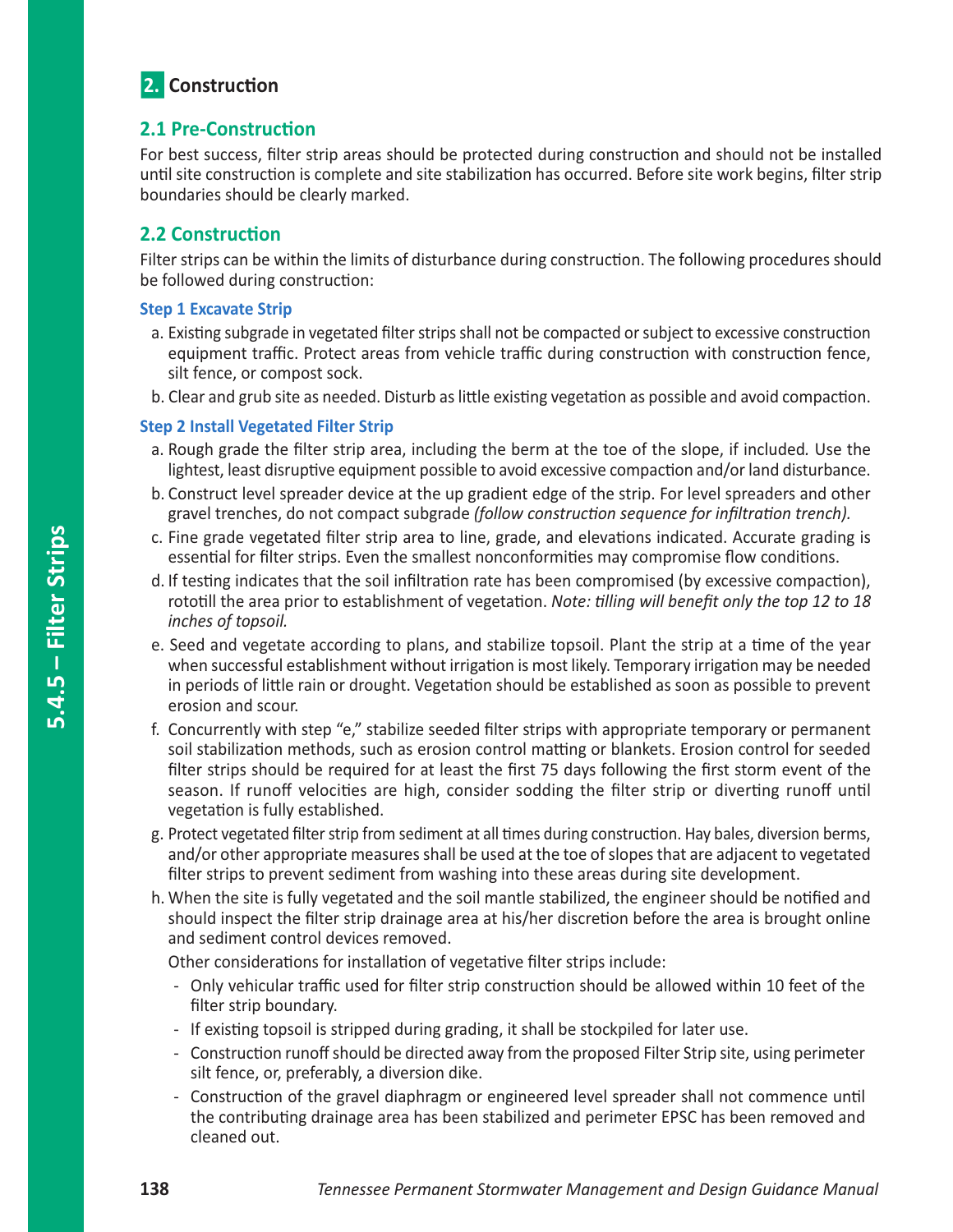- Filter strips require light grading to achieve desired elevations and slopes. This should be done with tracked vehicles to prevent compaction. Topsoil and or compost amendments should be incorporated evenly across the filter strip area, stabilized with seed, and protected by biodegradable erosion control matting or blankets.
- Stormwater should not be diverted into the filter strip until the turf cover is dense and well established.

# **2.3 Construction Inspection**

Construction inspection is critical to obtain adequate spot elevations, to ensure the gravel diaphragm or engineered level spreader is completely level, on the same contour and constructed to the correct design elevation. As-built certification should be required to ensure compliance with design standards. Inspectors should evaluate the performance of the filter strip after the first big storm to look for evidence of gullies, outflanking, undercutting or sparse vegetative cover. Spot repairs should be made, as needed.

**AS-BUILT REQUIREMENTS:** After the filter strip has been constructed, the developer should have an asbuilt certification of the filter strip conducted by a registered professional engineer. The as-built certification verifies that the SCM was installed as designed and approved. The following components should be addressed in the as-built certification:

- 1. Ensure level spreader is properly installed to create sheet flow.
- 2. Ensure vegetated filter strip or open space that receives sheet flow has minimal slope.
- 3. Ensure paved area drains towards pervious area.
- 4. Ensure the proper vegetation has been established or protected.
- 5. If using amended soils ensure proper installation by digging a test pit to verify the depth of mulch, amended soil and scarification.

# **3. Maintenance**

### **3.1 Maintenance Document**

The filter strip should be covered by a drainage easement to allow inspection and maintenance and be included in the site's maintenance document. The requirements for the maintenance document include the execution and recording of an inspection and maintenance agreement or a Declaration of Restrictions and Covenants, and the development of a Long Term Maintenance Plan (LTMP) by the design engineer *(See Appendix F for examples).* The LTMP contains a description of the stormwater system components and information on the required inspection and maintenance activities.

# **3.2 Maintenance Inspections**

A properly designed and installed filter strip requires relatively little maintenance, much of which may overlap with standard landscaping requirements. Annual inspections are used to trigger maintenance operations such as sediment removal, spot re-vegetation and level spreader repair. Ideally, inspections should be conducted in the non-growing season when it easier to see the flow path. Inspectors should check to ensure that:

- Flows through the Filter Strip do not short-circuit the overflow control section;
- Debris and sediment does not build up at the top of the filter strip;
- Foot or vehicular traffic does not compromise the gravel diaphragm;
- Scour and erosion do not occur within the filter strip;
- Sediments are cleaned out of level spreader forebays and flow splitters; and
- Vegetative density exceeds a 90% cover in the boundary zone or grass filter.
- While vegetation is being established, pruning and weeding may be required.
- Detritus may need to be removed approximately twice per year. Perennial grasses can also be cut down or mowed at the end of the growing season.